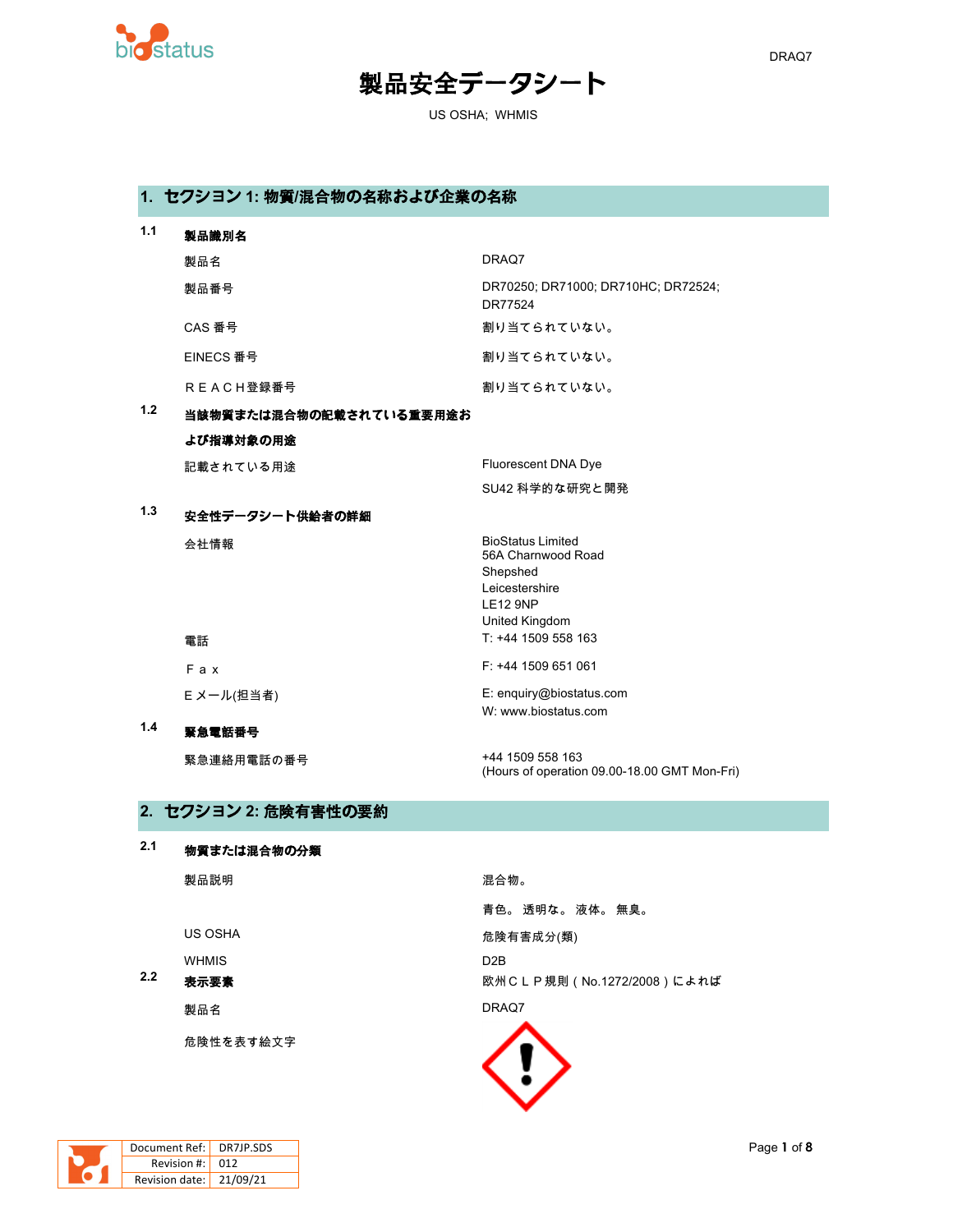

|     | 注意喚起語   | 警告                                 |
|-----|---------|------------------------------------|
|     | 危険有害性情報 | H315: 膚刺激性。                        |
|     |         | H319: 強い眼刺激。                       |
|     |         | H335: 呼吸刺激を起こすおそれ。                 |
|     | 危険有害性情報 | P280: 保護手袋/保護服/保護眼鏡/保護面を着用する。P264: |
|     |         | 取り扱いの後(手と暴露された皮膚)を徹底的に洗う。P305      |
|     |         | +P351+P338: 眼に入った場合:水で数分間注意深く洗     |
|     |         | うこと。次に、コンタクトレンズを着用していて容易に外         |
|     |         | せる場合は外すこと。その後も洗浄を続けること。P312:       |
|     |         | 気分が悪い時は、医師に連絡する。                   |
|     |         | P332+P313: 皮膚刺激が生じた場合:医師の診断/手当て    |
|     |         | を受けること。                            |
|     |         | P362: 汚染された衣類を脱ぎ、再使用する場合には洗濯す      |
|     |         | る。                                 |
| 2.3 | 他の危険有害性 | 警告-この混合物にはまだ完全に試験されていない物質が含        |
|     |         | まれている。                             |
| 2.4 | 追加情報    | なし。                                |

3. セクション 3: 組成/成分情報

### 3.2 混合物

| 危険有害成分(類)                                                                                                                     | %     | CAS 番号          | <b>US OSHA</b> | <b>WHMIS</b>     |
|-------------------------------------------------------------------------------------------------------------------------------|-------|-----------------|----------------|------------------|
| Proprietary derivative of<br>1,5-BIS{[2-<br>(DIMETHYLAMINO)<br>ETHYLJAMINO}-4,8-<br><b>DIHYDROXYANTHRACE</b><br>NE-9.10-DIONE | $<$ 1 | 割り当てられていな<br>い。 | 刺激性がある。        | D <sub>2</sub> B |

3.3 追加情報

# 4. セクション 4: 応急処置



H/P フレーズのテキスト全部分については、セクション16を参照する。

#### $4.1$ 応急処置の説明

全般的情報

警告-この混合物にはまだ完全に試験されていない物質が含

まれている。

| Document Ref:   DR7JP.SDS           |  |
|-------------------------------------|--|
| Revision #: L                       |  |
| Revision date: $\frac{1}{21/09/21}$ |  |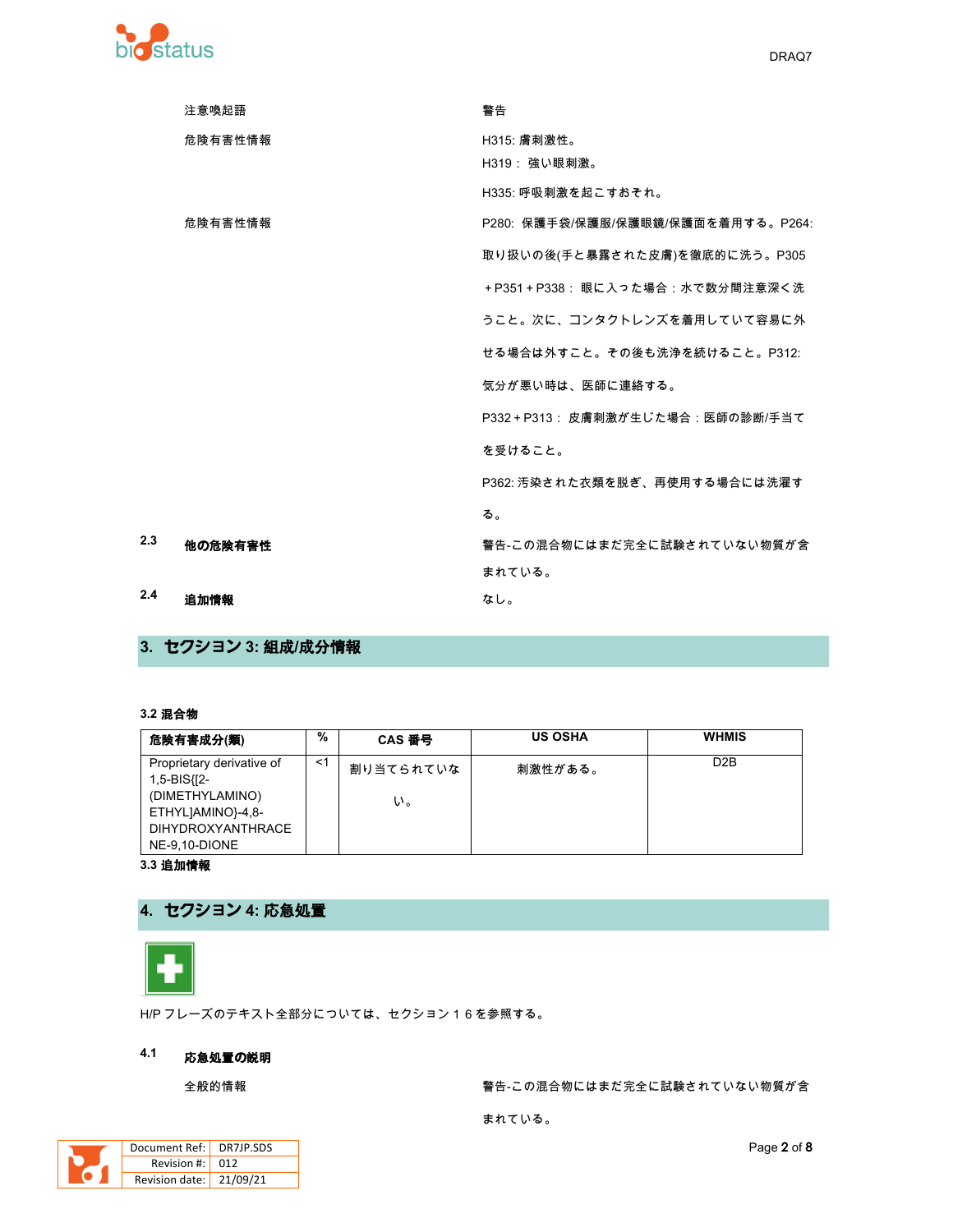| <b>bio</b> status |                        |                                     |
|-------------------|------------------------|-------------------------------------|
| 吸入                |                        | DRAQ7<br>吸入した場合:空気の新鮮な場所に移し、呼吸しやすい姿 |
|                   |                        | 勢で休息させること。                          |
| 摂取                |                        | 飲み込んだとき: 口をゆすぐこと。 直ちに医師の手当て         |
|                   |                        | を受けることこと。                           |
| 皮膚接触              |                        | 皮膚又は髪に付着した場合:直ちに、汚染された衣類をす          |
|                   |                        | べて脱ぐこと/取り除くこと。皮膚を流水/シャワーで洗うこ        |
|                   |                        | と。 症状が続いた場合、医師の治療を受ける。              |
| 目の接触              |                        | 眼に入った場合:水で数分間注意深く洗うこと。次に、コ          |
|                   |                        | ンタクトレンズを着用していて容易に外せる場合は外すこ          |
|                   |                        | と。その後も洗浄を続けること。 目の刺激が続く場合:医         |
|                   |                        | 師の診断/手当てを受けること。                     |
| 4.2               | 最も重要な症状および作用(急性および遅発性) |                                     |

| 吸入                    | 呼吸器系を刺激することがある。 |
|-----------------------|-----------------|
| 摂取                    | 胃痛。. 嘔吐。        |
| 皮膚接触                  | 刺激を起こすことがある。    |
| 目の接触                  | 目に刺激を起こすことがある。  |
| 医師の手当てと特別な処置が直ちに必要な状態 | 症状によって処置する。     |

# 5. セクション 5: 火災時の措置

 $4.3$ 

| 5.1        | 消火剤                                 | 非引火性。 周囲で火事が起こった場合:すべての消火剤を             |
|------------|-------------------------------------|-----------------------------------------|
|            |                                     | 許可する                                    |
| 5.2<br>5.3 | 当該物質または混合物に起因する特別な危険性<br>消防士へのアドバイス | 予想されていない。<br>消火作業員は自給式呼吸器を含む完全な保護服を着用する |
|            |                                     | こと。                                     |

### 6. セクション 6: 漏出時の措置

| 6.1 | 人体に対する予防措置、保護具および緊急時措置 | 適切な保護衣、手袋および目/顔面保護具を着用する。     |
|-----|------------------------|-------------------------------|
| 6.2 | 環境的予防措置                | 吸収材で覆うか、または封じ込め、回収し廃棄すること。    |
| 6.3 | 封じ込めと清掃のための方法および資材     | 適切な保護衣、手袋および目/顔面保護具を着用する。 吸収  |
|     |                        | 材で覆うか、または封じ込め、回収し廃棄すること。 この   |
|     |                        | 物質および容器は有害廃棄物もしくは特定廃棄物の収集場    |
|     |                        | 所に廃棄する。 流出した場所を水で洗う。          |
| 6.4 | 他のセクションの参照先            | 適切な保護衣、手袋および目/顔面保護具を着用する。 H/P |
|     |                        | フレーズのテキスト全部分については、セクション16を    |

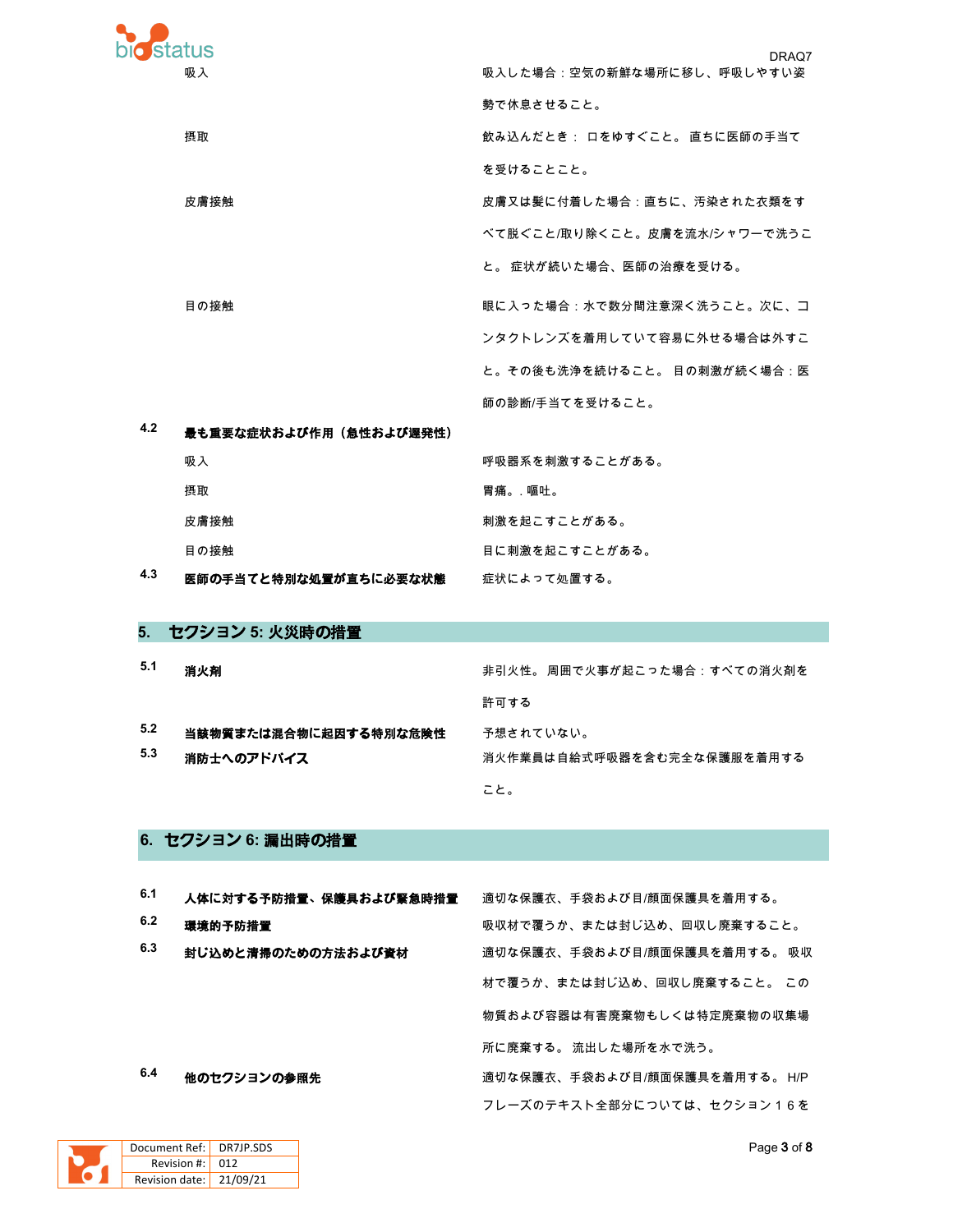

### 7. セクション 7: 取扱いおよび保管上の注意

| 7.1 | 安全な取り扱いのための注意事項       | 専門家向けのみ。                  |
|-----|-----------------------|---------------------------|
|     |                       | 使用/保管説明書を遵守すること。          |
|     |                       | 適切な保護衣、手袋および目/顔面保護具を着用する。 |
|     |                       | 皮膚および目との接触を避ける。           |
|     |                       | 喫煙、飲食の前には必ず手を洗う。          |
| 7.2 | 安全な貯蔵のための条件(不適合条件を含む) |                           |
|     | 保管温度                  | 保管温度 (°C): 2-8. 凍らせない。    |
|     | 保管期間                  | 表示されている指示および使用方法を遵守すること。  |
|     | 混触危険物質                | 予想されていない。                 |
| 7.3 | 具体的最終用途               | Fluorescent DNA Dye       |
|     |                       | SU42 科学的な研究と開発            |

### 8. セクション 8: 暴露防止及び保護措置

| 8.1   | 管理指標                |          |
|-------|---------------------|----------|
|       | 暴露限界値               | 決まっていない。 |
|       | アメリカ(NIOSH/OSHA)    | 決まっていない。 |
|       | BEI:生物学的暴露指標(ACGIH) | 決まっていない。 |
|       | OEL(アイルランド)         | 決まっていない。 |
|       | 日本(ENCS)            | 決まっていない。 |
| 8.2   | 暴露管理                |          |
| 8.2.1 | 適切な工学的管理            | 十分に排気する。 |

8.2.2<br>保護具  $\mathbf{D}$  $\mathbf{R}$ 目/顔面の保護 眼の保護具(ゴーグル、防災面または保護めがね)を着用 すること。 皮膚の保護 (手の保護/ その他) 適切な保護衣および手袋を着用する。 呼吸器の保護 通常要求されていない。この物質は室温での蒸気圧が低い ので、吸入による有害性があるとは思われない。

### 9. セクション 9: 物理的および化学的性質

| Document Ref: DR7JP.SDS |                 |
|-------------------------|-----------------|
| Revision #: L           | 01 <sub>2</sub> |
| Revision date: 21/09/21 |                 |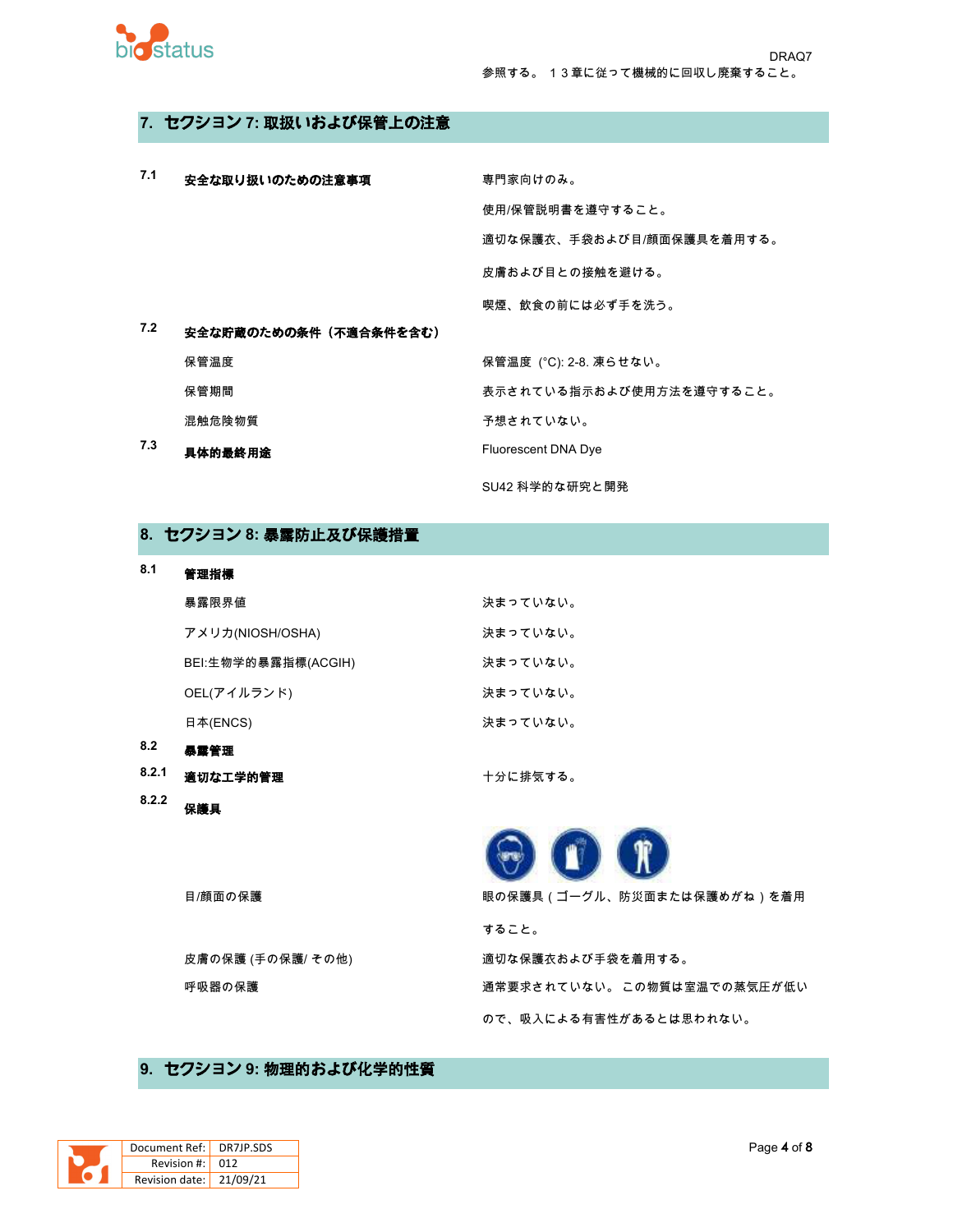#### $9.1$ 基本的な物理化学的特性についての情報

| 外観               | 有色の液体。   |
|------------------|----------|
| 色.               | 青色。      |
| におい              | 無臭。      |
| 臭いの閾値            | 資料なし。    |
| рH               | 資料なし。    |
| 融点/凝固点           | 資料なし。    |
| 初留点と沸騰範囲         | 資料なし。    |
| 引火点              | 資料なし。    |
| 蒸発速度             | 資料なし。    |
| 燃焼性(固体、ガス)       | 資料なし。    |
| 上限/下限可燃性または爆発限界  | 資料なし。    |
| 蒸気圧              | 資料なし。    |
| 蒸気密度             | 資料なし。    |
| 相対密度             | 資料なし。    |
| 溶解度              | 資料なし。    |
| 分配係数: n-オクタノール/水 | 資料なし。    |
| 自然発火温度           | 資料なし。    |
| 分解温度             | 資料なし。    |
| 粘度               | 資料なし。    |
| 爆発性              | 資料なし。    |
| 酸化性              | 資料なし。    |
| その他の情報           | 知られていない。 |

# 10. セクション 10: 安定性および反応性

| 10.1 | 反応性        | 知られていない。          |
|------|------------|-------------------|
| 10.2 | 化学的安定性     | 常温で安定。            |
| 10.3 | 危険な反応の可能性  | 知られていない。          |
| 10.4 | 避けるべき条件    | 知られていない。          |
| 10.5 | 混触危険物質     | 強酸化物類。 強い。 アルカリ類。 |
| 10.6 | 危険有害性分解生成物 | 知られていない。          |

# 11. セクション 11: 有害性情報

# 11.1 毒性に関する情報

混合物。

警告-この混合物にはまだ完全に試験されていない物質が含まれている。

### 急性毒性

| Document Ref: DR7JP.SDS |                 |
|-------------------------|-----------------|
| Revision #:             | 01 <sub>2</sub> |
| Revision date: 21/09/21 |                 |
|                         |                 |

 $9.2$ 

決まっていない。利用可能な情報なし。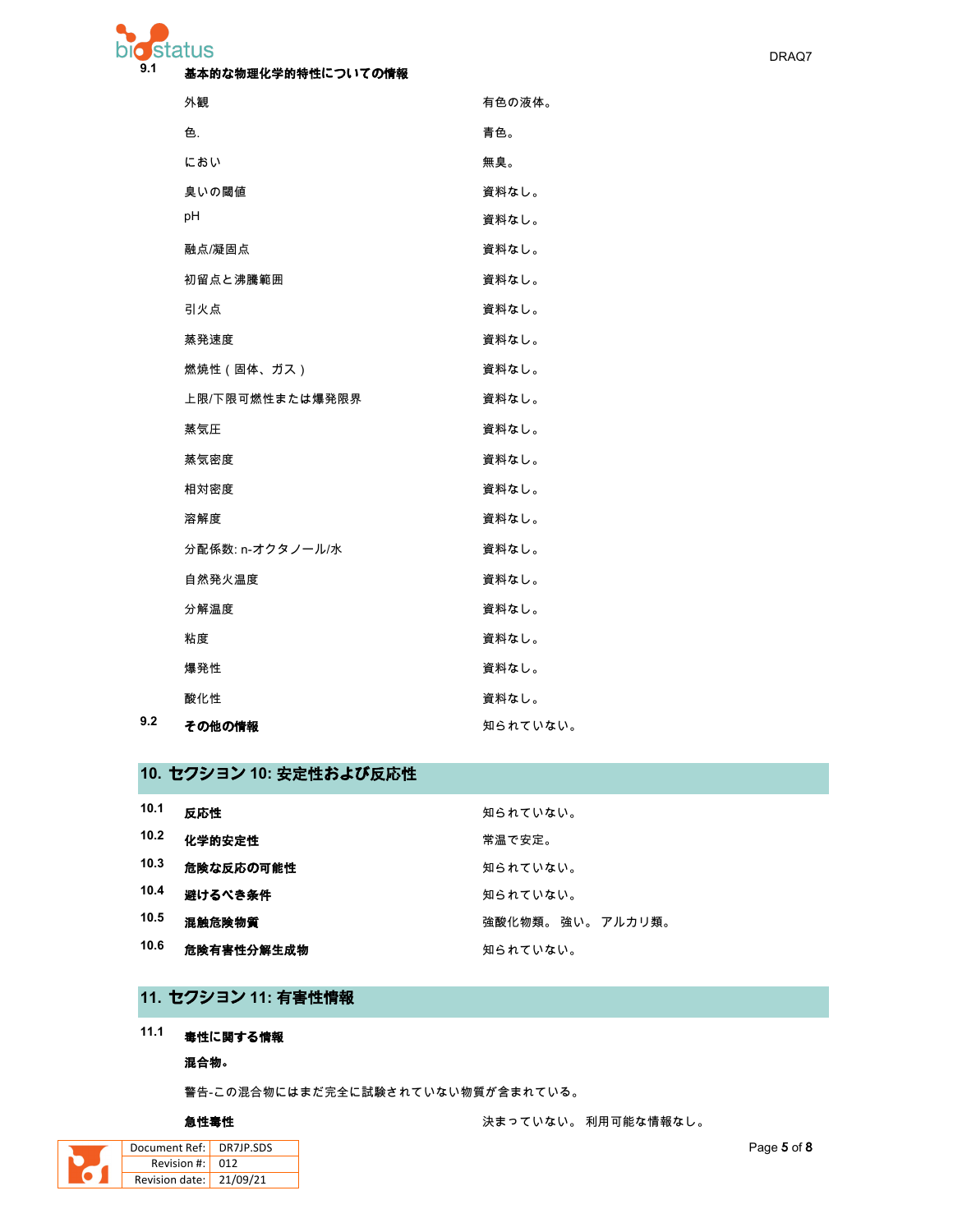| bio status |                                                                                                                                                                                                                                                                                                                                                                 | DRAQ7                        |
|------------|-----------------------------------------------------------------------------------------------------------------------------------------------------------------------------------------------------------------------------------------------------------------------------------------------------------------------------------------------------------------|------------------------------|
|            | 刺激性                                                                                                                                                                                                                                                                                                                                                             | 決まっていない。利用可能な情報なし。           |
|            | 腐食性                                                                                                                                                                                                                                                                                                                                                             | 決まっていない。 利用可能な情報なし。          |
|            | 感作性                                                                                                                                                                                                                                                                                                                                                             | 決まっていない。 利用可能な情報なし。          |
|            | 特定標的臓器への毒性(単回暴露)                                                                                                                                                                                                                                                                                                                                                | 決まっていない。 利用可能な情報なし。          |
|            | 反復投与毒性                                                                                                                                                                                                                                                                                                                                                          | 決まっていない。 利用可能な情報なし。          |
|            | 発がん性                                                                                                                                                                                                                                                                                                                                                            | 決まっていない。 利用可能な情報なし。          |
|            | 変異原性                                                                                                                                                                                                                                                                                                                                                            | 決まっていない。 利用可能な情報なし。          |
|            | 生殖毒性                                                                                                                                                                                                                                                                                                                                                            | 決まっていない。 利用可能な情報なし。          |
| 11.2       | その他の情報                                                                                                                                                                                                                                                                                                                                                          |                              |
|            | 吸入                                                                                                                                                                                                                                                                                                                                                              | 呼吸器系を刺激することがある。              |
|            | 摂取                                                                                                                                                                                                                                                                                                                                                              | 有害性: 飲み込んだとき不可逆的影響のリスクの可能性があ |
|            |                                                                                                                                                                                                                                                                                                                                                                 | る。                           |
|            | 皮膚接触                                                                                                                                                                                                                                                                                                                                                            | 刺激を起こすことがある。                 |
|            | 目の接触                                                                                                                                                                                                                                                                                                                                                            | 目に刺激を起こすことがある。               |
|            | $\overline{10}$ $\overline{10}$ $\overline{10}$ $\overline{10}$ $\overline{10}$ $\overline{10}$ $\overline{10}$ $\overline{10}$ $\overline{10}$ $\overline{10}$ $\overline{10}$ $\overline{10}$ $\overline{10}$ $\overline{10}$ $\overline{10}$ $\overline{10}$ $\overline{10}$ $\overline{10}$ $\overline{10}$ $\overline{10}$ $\overline{10}$ $\overline{10}$ |                              |

### **12.** セクション **12:** 環境影響情報

| 12.1 | 毒性                 | 決まっていない。 利用可能な情報なし。 |
|------|--------------------|---------------------|
| 12.2 | 残留性および分解性          | 決まっていない。 利用可能な情報なし。 |
| 12.3 | 生物蓄積性              | 決まっていない。 利用可能な情報なし。 |
| 12.4 | 土壌中の移動度            | 決まっていない。 利用可能な情報なし。 |
| 12.5 | PBT および vPvB 評価の結果 | 決まっていない。 利用可能な情報なし。 |
| 12.6 | その他の有害な作用          | 決まっていない。 利用可能な情報なし。 |

- **13.** セクション **13:** 廃棄上の注意
- **13.1** 廃棄物処理法 `a?tÅÀ`Ç(ÃÅÕŒ¸œ¸–m)~h°9…7Å96 ない。

13.2 追加情報 ファインのおよびのおよびのおよび目<sub>の</sub><br>通切な保護衣、手袋および目/顔面保護具を着用する。

## **14.** セクション **14:** 輸送上の注意

運送時に危険物として分類されていない。 危険物輸送に関する UN 勧告(the United Nations 'Recommendations on the Transport of Dangerous Goods')によれば、分類されていな

8: (IMDG, ICAO/IATA , ADR/RID).

| 14.1 | 国連番号       | 該当なし。 |
|------|------------|-------|
| 14.2 | UN 適切な船積み名 | 該当なし。 |
| 14.3 | 輸送危険分類     | 該当なし。 |
| 14.4 | 輸送危険分類     | 該当なし。 |

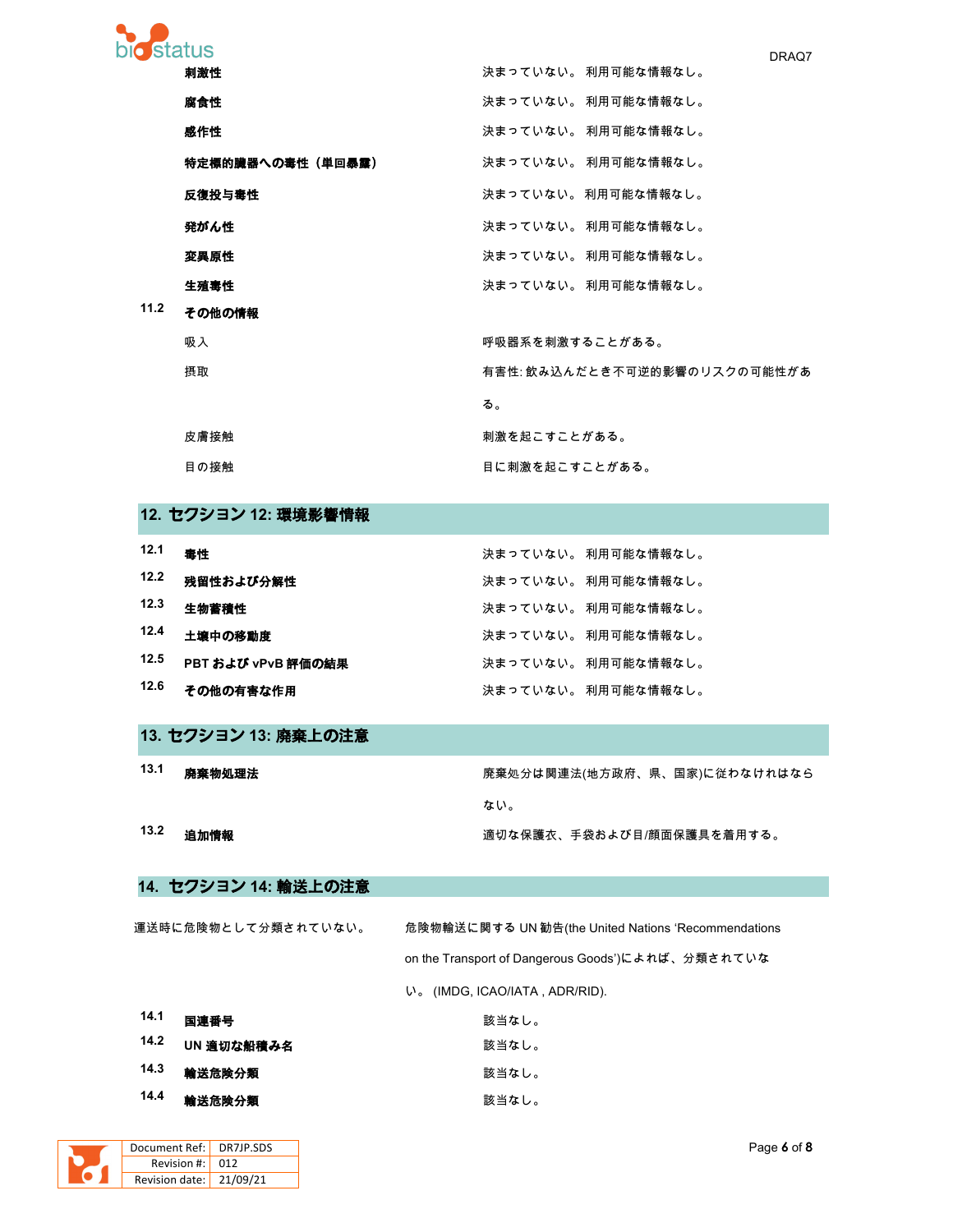

| 14.5 | 環境に対する危険                             | 知られていない。 |
|------|--------------------------------------|----------|
| 14.6 | 使用者に対する特別な注意事項                       | 該当なし。    |
| 14.7 | MARPOL 73/78 Annex II および IBC コードに準拠 | 該当なし。    |
|      | したバルク輸送                              |          |

# 15. セクション 15: 適用法令

| 15.1 | 特に当該物質または混合物に関する安全性、健康お                  |                     |
|------|------------------------------------------|---------------------|
|      | よび環境についての規制/法律                           |                     |
|      | <b>SARA 313</b>                          | なし。                 |
|      | CERCLA RG's, 40 CFR 302.4                | なし。                 |
|      | Proposition 65(カリフォルニア)                  |                     |
|      | Massachusetts MSL                        | なし。                 |
|      | New Jersey Department of Health RTK List | なし。                 |
|      | Pennsylvania RTK                         | なし。                 |
|      | カナダ                                      |                     |
|      | <b>WHMIS</b>                             | D <sub>2</sub> B    |
|      | PIN 番号(Number)                           | 該当なし。               |
|      | CANADA INGREDIENT DISCLOSURE LIST        | なし。                 |
| 15.2 | 化学物質安全性評価                                | 決まっていない。 利用可能な情報なし。 |

## 16. セクション 16: その他の情報

以下の項には改訂または新しい内容が含まれる: 1-16.

| 注釈               |                         |
|------------------|-------------------------|
| <b>LTEL</b>      | 長期暴露限界                  |
| <b>STEL</b>      | 短時間暴露限界                 |
| <b>STOT</b>      | 特定標的器官毒性                |
| <b>DNEL</b>      | 求められた無影響量               |
| PNEC             | 推定無影響濃度                 |
| <b>PBT</b>       | 難分解性、生物蓄積性、毒性           |
| vPvB             | 高難分解性、高生物蓄積性            |
| 引火性液体<br>区分 1    | 引火性液体 カテゴリー1            |
| 引火性液体 区分2        | 引火性液体 カテゴリー2            |
| 引火性液体 区分3        | 引火性液体 カテゴリー3            |
| 急性毒性 区分4         | 急性毒性 カテゴリー4             |
| 皮膚腐食性 区分2        | 皮膚腐食性/刺激性 カテゴリー2        |
| 眼刺激性物質 区分2       | 眼に対する重篤な損傷/眼刺激性 カテゴリー2  |
| 特定臓器毒性(単回暴露) 区分3 | 特定標的臓器への毒性(単回暴露) カテゴリー3 |
| 特定臓器毒性(反復暴露) 区分1 | 特定標的臓器への毒性(反復暴露) カテゴリー1 |

### 危険有害性情報 と 危険有害性情報

| Document Ref: DR7JP.SDS         |  |
|---------------------------------|--|
| Revision $\#$ : 012             |  |
| Revision date: $\vert$ 21/09/21 |  |